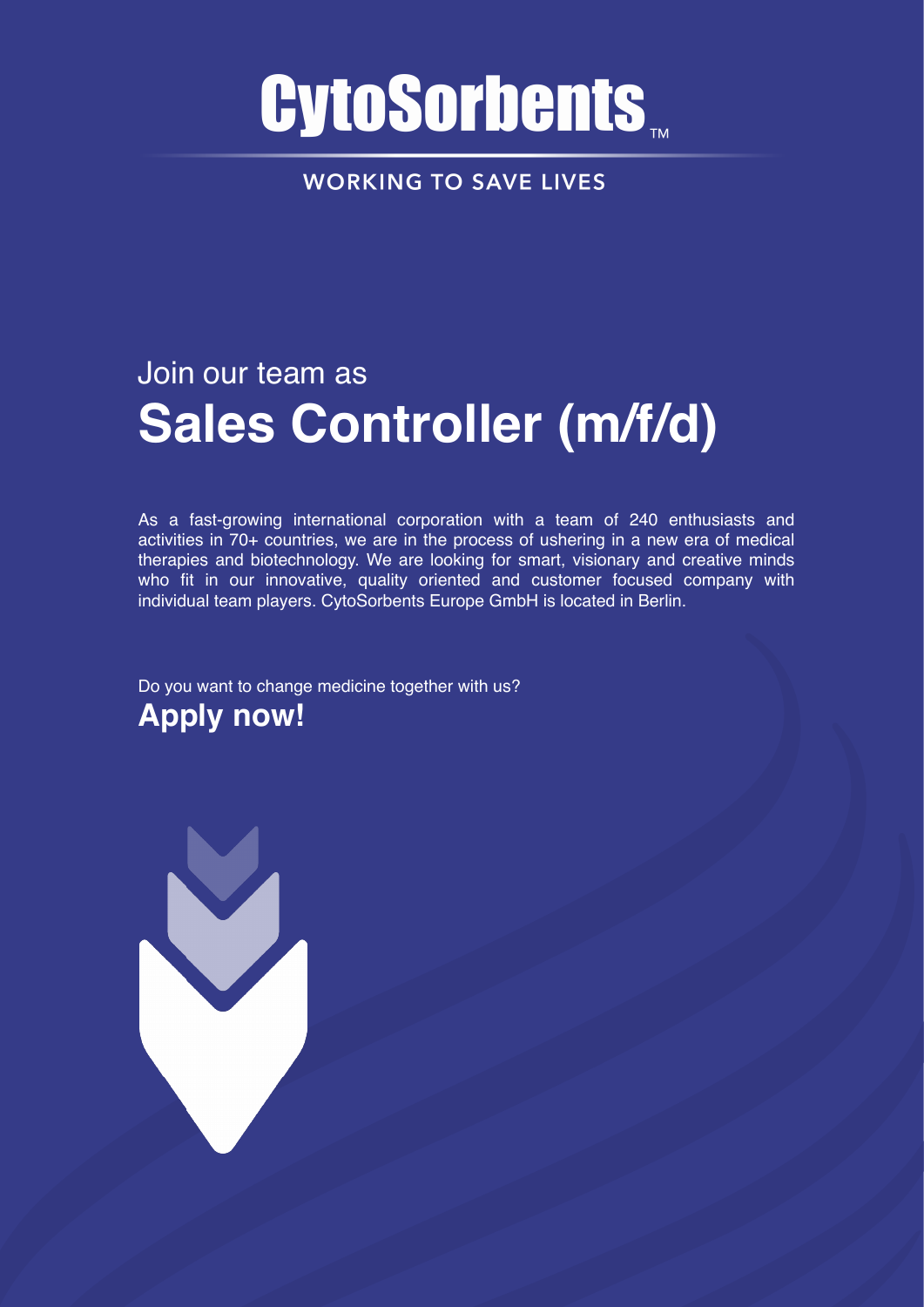#### **Your duties >>>**

- You are responsible for the continuous development of sales controlling and reporting in cooperation with the sales team and the management team
- You are responsible for the creation and implementation of meaningful KPI's
- You supervise and support the management in the creation of number-based evaluations, turnover and sales analysis and presentations and create ad-hoc analyses with the help of the ERP's and CRM's
- You assist in the preparation of the annual budget and the forecasts during the year
- You represent the project controlling and assist with monthly and quarterly analyses
- In addition to the controlling tasks, you are also responsible for market analysis and monitor sales trends by territory to determine the impact of tactical measures
- You create advanced potential analyses of existing and future indications and provide recommendations for strategy and positioning

#### **Your profile >>>**

- You have a degree in business administration with a focus on controlling or comparable training
- You have at least 3-5 years of professional experience in a controlling department
- You are an absolute expert in working with numbers in Excel
- You have a very good command of written and spoken English
- You enjoy proactive and independent work
- You are a team player with strong communication skills

#### **Our compensation package offers you >>>**

- An exciting working environment in a growing start-up company
- A permanent employment contract with development opportunities
- Attractive and flexible working conditions (trust-based working hours)
- Up to 3 days per week of mobile working
- High-quality Apple equipment
- Height-adjustable desks and free drinks in the Berlin office
- Exciting team events
- A competitive compensation package including a stock option program